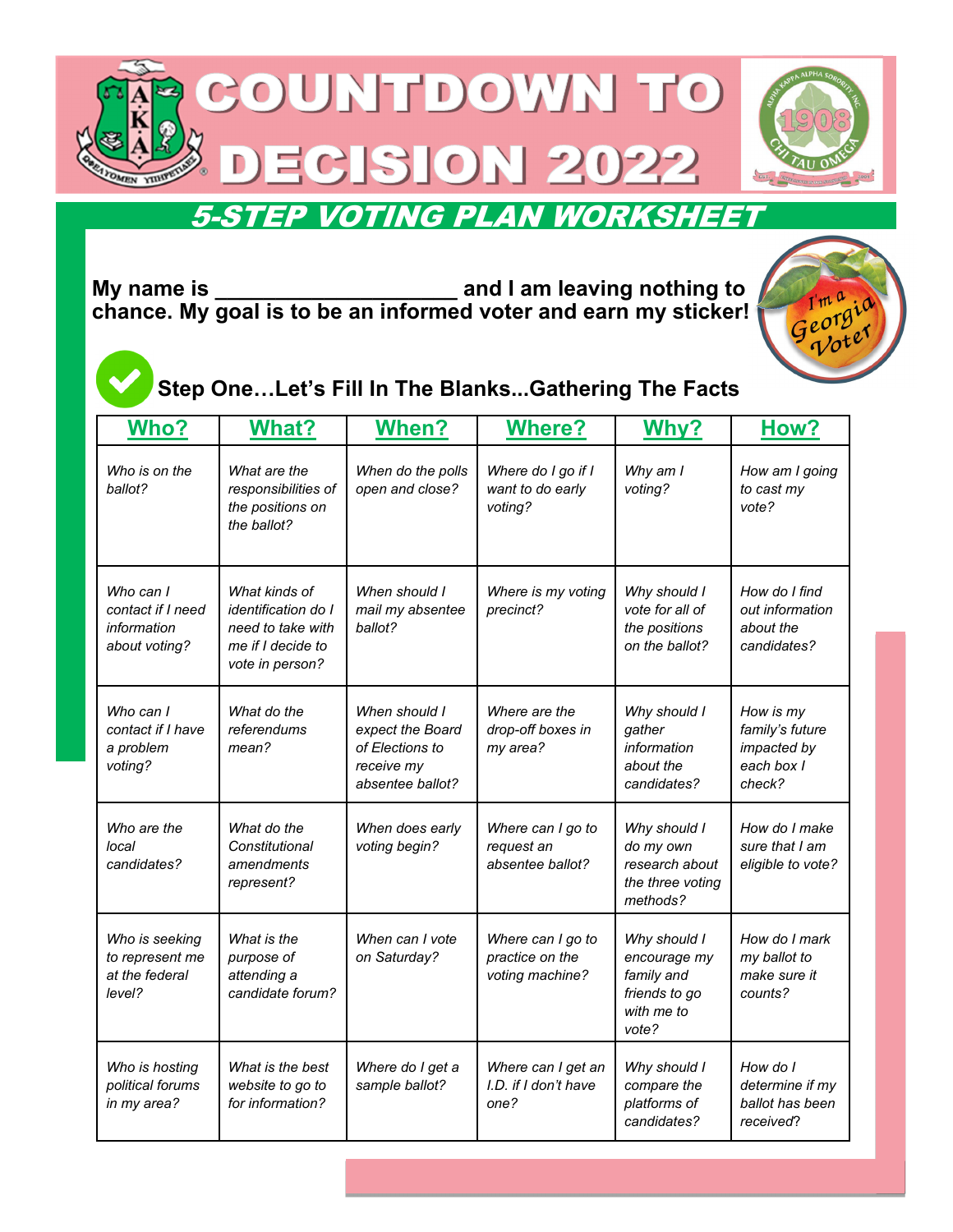

# **Step Two… Creating My Plan (I've decided how I am going to vote …)**

- Absentee Ballot ( Upon Receipt/Must be received no later than closing of polls)
- In Person-Early/Advance
- In Person-Election Day

#### **Step Three… Taking Out My Calendar (Planning My Steps…Beginning to End)**

| <b>April 1, 2022</b>                      | Last day to submit absentee ballot application for the April Special Election Runoff O.C.G.A. 21-2-381(a)(1)(A)                                                                                                        |  |  |  |  |
|-------------------------------------------|------------------------------------------------------------------------------------------------------------------------------------------------------------------------------------------------------------------------|--|--|--|--|
| <b>April 5, 2022</b>                      | Earliest day for registrar to mail an UOCAVA absentee ballot and Ranked Choice ballot and transmit an electronic<br>ballot delivery of the same for the May General Primary/Non-Partisan Election. O.C.G.A. § 21-2-385 |  |  |  |  |
| <b>April 25, 2022</b>                     | Last day for a person to register and be eligible to vote in the General Primary/Non-Partisan/Special Election and<br>Runoff Election. O.C.G.A. § 21-2-224                                                             |  |  |  |  |
| April 25, 2022                            | Earliest day for registrar to mail a regular absentee ballot (non-UOCAVA) for the May General Primary/Non-Partisan<br>Election. O.C.G.A. § 21-2-384(a)(2)                                                              |  |  |  |  |
| May 2, 2022                               | Advanced (Absentee In-Person) Voting begins for the General Primary/Non-Partisan/Special Election.<br>$O.C.G.A. § 21-2-385(d)(1)(A)$                                                                                   |  |  |  |  |
| May 7, 2022                               | Mandatory Saturday Voting for the General Primary/Non-Partisan/Special Election O.C.G.A. § 21-2-385(d)                                                                                                                 |  |  |  |  |
| May 8, 2022                               | Optional Sunday Voting for the General Primary/Non-Partisan/Special Election O.C.G.A. § 21-2-385(d)                                                                                                                    |  |  |  |  |
| May 13, 2022                              | Last day to submit absentee ballot application for the May General Primary Election O.C.G.A. 21-2-381(a)(1)(A)                                                                                                         |  |  |  |  |
| May 14, 2022                              | Mandatory Saturday Voting for the General Primary/Non-Partisan/Special Election O.C.G.A. § 21-2-385(d)                                                                                                                 |  |  |  |  |
| May 15, 2022                              | Optional Sunday Voting for the General Primary/Non-Partisan/Special Election O.C.G.A. § 21-2-385(d)                                                                                                                    |  |  |  |  |
| May 23, 2022                              | Last day for a person to register and be eligible to vote in the General Primary Runoff for Federal Races.                                                                                                             |  |  |  |  |
| June 10, 2022                             | Last day to submit absentee ballot application for the June General Primary Runoff O.C.G.A. 21-2-381(a)(1)(A)                                                                                                          |  |  |  |  |
| June 13, 2022                             | Advanced (Absentee In-Person) Voting for the General Primary/Non-Partisan/Special Runoff Election must begin no<br>later than this date. O.C.G.A. § 21-2-385(d)(1)(B)                                                  |  |  |  |  |
| June 27, 2022<br>9:00 AM                  | Earliest day for an Independent or a Political Body Candidate to file their Nomination Petition to have his/her name<br>placed on the General Election Ballot. O.C.G.A. § 21-2-132(e)                                  |  |  |  |  |
| <b>July 12, 2022</b><br><b>12:00 Noon</b> | Last day for an Independent or a Political Body Candidate to file their Nomination Petition to have his/her name placed<br>on the General Election Ballot. O.C.G.A. § 21-2-132(e)                                      |  |  |  |  |
| <b>August 22, 2022</b>                    | Earliest day to apply for an absentee ballot for November General Election O.C.G.A. § 21-2-381(a)(1)(A)                                                                                                                |  |  |  |  |
| September 6, 2022                         | Last day to file the notice of intention to be a write-in candidate and have notice published in accordance with<br>$O.C.G.A. § 21-2-133(a)$                                                                           |  |  |  |  |
| September 11, 2022                        | Last day to file affidavit stating the notice of intention to be a Write-In Candidate has been published in accordance<br>with O.C.G.A. § 21-2-133(b)                                                                  |  |  |  |  |
| September 20, 2022                        | Earliest day for registrar to mail an UOCAVA absentee ballot and Ranked Choice ballot and transmit an electronic<br>ballot delivery of the same for the November General Election. O.C.G.A. § 21-2-385                 |  |  |  |  |

**October 10, 2022** Earliest day for registrar to mail <sup>a</sup> regular absentee ballot (non‐UOCAVA) for the November General ElecƟon.

O.C.G.A. § 21‐2‐384(a)(2)